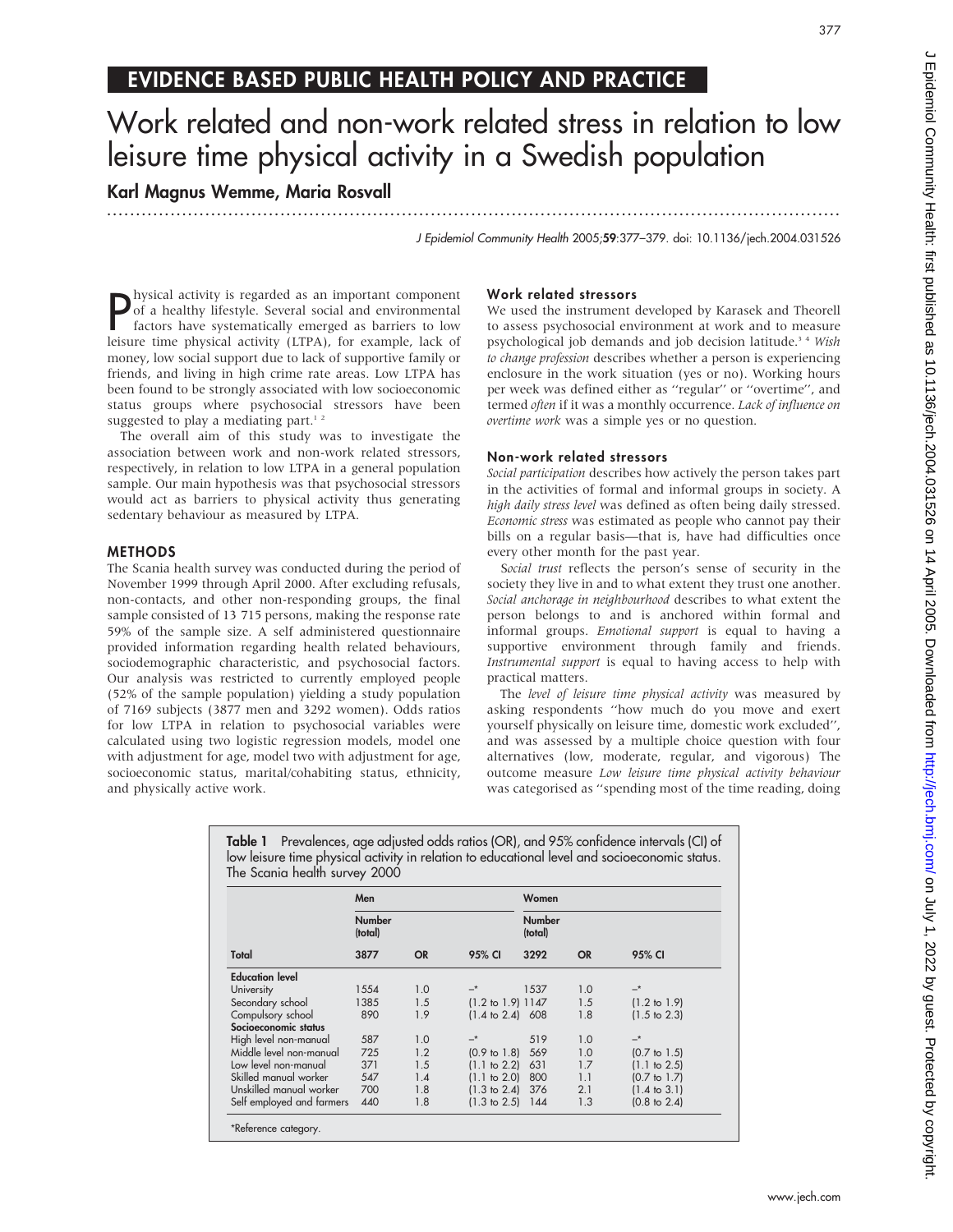Table 2 Prevalences, age adjusted and multivariate odds ratios (OR), and 95% confidence intervals (CI) of low leisure time physical activity in relation to psychosocial variables. The Scania health survey 2000

|                                                                                                           | Number<br>(total) | Model 1<br>OR* | 95% CI                          | Model 2 OR <sub>T</sub> | 95% CI                   |
|-----------------------------------------------------------------------------------------------------------|-------------------|----------------|---------------------------------|-------------------------|--------------------------|
| Men                                                                                                       |                   |                |                                 |                         |                          |
| Mean (SE) age                                                                                             | 41.99 (0.19)      |                |                                 |                         |                          |
| Total                                                                                                     | 3877              |                |                                 |                         |                          |
| Work related stress                                                                                       |                   |                |                                 |                         |                          |
| Wish to change profession                                                                                 | 912               | 1.4            | $(1.2 \text{ to } 1.8)$         | 1.4                     | $(1.1 \text{ to } 1.7)$  |
| Overtime:                                                                                                 |                   |                |                                 |                         |                          |
| Often                                                                                                     | 970               | 1.3            | (1.1 to 1.7)                    | 1.3                     | $(1.1 \text{ to } 1.6)$  |
| Lack of influence on                                                                                      | 835               | 1.3            | (1.01 to 1.6)                   | 1.3                     | $(1.0 \text{ to } 1.7)$  |
| overtime work                                                                                             |                   |                |                                 |                         |                          |
|                                                                                                           |                   |                |                                 |                         |                          |
| Job strain categories:                                                                                    | 542               | 1.0            |                                 |                         |                          |
| Relaxed<br>Active                                                                                         | 797               | 1.0            | $-1$<br>$(0.7 \text{ to } 1.3)$ | 1.0<br>1.3              | $-\ddagger$              |
|                                                                                                           |                   | 1.3            |                                 | 1.7                     | $(0.9 \text{ to } 1.9)$  |
| Passive                                                                                                   | 657               |                | (1.0 to 1.7)                    |                         | $(1.2 \text{ to } 2.4)$  |
| Job strain                                                                                                | 521               | 1.5            | $(1.1 \text{ to } 2.0)$         | 1.4                     | $(1.0 \text{ to } 2.0)$  |
| Non-work related stress                                                                                   |                   |                |                                 |                         |                          |
| High daily stress level                                                                                   | 778               | 1.8            | $(1.5 \text{ to } 2.2)$         | 2.0                     | $(1.6 \text{ to } 2.4)$  |
| Economic distress                                                                                         | 257               | 2.3            | $(1.7 \text{ to } 3.0)$         | 2.2                     | $(1.6 \text{ to } 3.1)$  |
| Low social participation                                                                                  | 880               | 2.7            | $(2.2 \text{ to } 3.2)$         | 2.3                     | $(1.9 \text{ to } 2.9)$  |
| Low social trust                                                                                          | 1486              | 1.8            | $(1.5 \text{ to } 2.1)$         | 1.7                     | $(1.4 \text{ to } 2.1)$  |
| Low social anchorage in                                                                                   | 1028              | 1.4            | $(1.2 \text{ to } 1.7)$         | 1.3                     | $(1.1 \text{ to } 1.6)$  |
| neighbourhood                                                                                             |                   |                |                                 |                         |                          |
| Lack of social support:                                                                                   |                   |                |                                 |                         |                          |
| Emotional                                                                                                 | 1463              | 1.4            | $(1.2 \text{ to } 1.7)$         | 1.3                     | $(1.1 \text{ to } 1.6)$  |
| Instrumental                                                                                              | 1049              | 1.5            | $(1.3 \text{ to } 1.8)$         | 1.3                     | $(1.1 \text{ to } 1.6)$  |
| Sedentary behaviour                                                                                       | 661               |                |                                 |                         |                          |
| Women                                                                                                     |                   |                |                                 |                         |                          |
| Mean (SE) age                                                                                             | 42.15 (0.2)       |                |                                 |                         |                          |
| Total                                                                                                     | 3292              |                |                                 |                         |                          |
| Work related stress                                                                                       |                   |                |                                 |                         |                          |
| Wish to change profession                                                                                 | 841               | 1.3            | $(1.1$ to $1.7)$                | 1.3                     | $(1.03 \text{ to } 1.8)$ |
| Overtime:                                                                                                 |                   |                |                                 |                         |                          |
| Often                                                                                                     | 587               | 0.9            | $(0.7 \text{ to } 1.2)$         | 0.9                     | $(0.6 \text{ to } 1.2)$  |
| Lack of influence on                                                                                      | 679               | 1.1            | $(0.9 \text{ to } 1.5)$         | 1.1                     | $(0.8 \text{ to } 1.5)$  |
| overtime work                                                                                             |                   |                |                                 |                         |                          |
| Job strain categories:                                                                                    |                   |                |                                 |                         |                          |
| Relaxed                                                                                                   | 318               | 1.0            | $-\pm$                          | 1.0                     | $-\pm$                   |
| Active                                                                                                    | 491               | 0.7            | $(0.5 \text{ to } 1.1)$         | 0.8                     | $(0.5 \text{ to } 1.2)$  |
| Passive                                                                                                   | 591               | 0.8            | $(0.5 \text{ to } 1.1)$         | 0.8                     | $(0.5 \text{ to } 1.2)$  |
| Job strain                                                                                                | 534               | 1.2            | $(0.8 \text{ to } 1.6)$         | 1.1                     | $(0.8 \text{ to } 1.6)$  |
| Non-work related stress                                                                                   |                   |                |                                 |                         |                          |
| High daily stress level                                                                                   | 959               | 1.2            | $(1.0 \text{ to } 1.5)$         | 1.1                     | $(0.9 \text{ to } 1.4)$  |
| Economic distress                                                                                         | 281               | 1.6            | $(1.2 \text{ to } 2.2)$         | 1.6                     | $(1.1 \text{ to } 2.2)$  |
| Low social participation                                                                                  | 639               | 2.7            | $(2.2 \text{ to } 3.4)$         | 2.8                     | $(2.2 \text{ to } 3.6)$  |
|                                                                                                           | 1412              | 1.2            |                                 | 1.2                     | $(1.0 \text{ to } 1.5)$  |
| Low social trust                                                                                          | 765               | 2.2            | (1.01 to 1.5)                   | 2.2                     |                          |
| Low social anchorage in                                                                                   |                   |                | $(1.8 \text{ to } 2.8)$         |                         | $(1.7 \text{ to } 2.7)$  |
| neighbourhood                                                                                             |                   |                |                                 |                         |                          |
| Lack of social support:                                                                                   |                   |                |                                 |                         |                          |
| Emotional                                                                                                 | 924               | 1.9            | $(1.6 \text{ to } 2.3)$         | 1.9                     | $(1.4 \text{ to } 2.3)$  |
| Instrumental                                                                                              | 641               | 1.9            | $(1.5 \text{ to } 2.4)$         | 1.8                     | $(1.4 \text{ to } 2.4)$  |
| Sedentary behaviour                                                                                       | 462               |                |                                 |                         |                          |
| *Adjustment for age. †Adjustment for age, socioeconomic status, marital cohabiting status, ethnicity, and |                   |                |                                 |                         |                          |
| physically active work. ‡Reference category.                                                              |                   |                |                                 |                         |                          |

needlework, watching television, going to the cinema, or doing other non-physical activities''. This sedentary group does not accumulate 30 minutes or more of moderate LTPA every day of the week and are therefore to be considered as a risk group as suggested in an important published public health message from 1995.<sup>5</sup> The four category item has been compared with more detailed measures of LTPA where the category of low physical activity has been known to have high validity.<sup>6</sup>

#### RESULTS

Low education and low occupational status was strongly associated with low LTPA (table 1). Overall, psychosocial factors not related to work showed strong associations with low LTPA, where somewhat different patterns of association could be seen in men and women as shown in table 2. Work related stressors generally showed weak associations with low LTPA in women, while non-work related psychosocial stressors showed stronger associations. However, male subjects were found to be more likely to have low LTPA if exposed to overtime work, ''passive'' work situation, ''job strain'', and ''a wish to change profession''. Adjustment for confounders (socioeconomic status, marital/cohabiting status, ethnicity, and physically active work) did not change the result in a major way (table 2)

## **DISCUSSION**

Regarding the measures of non-work related stress there were overall significant associations with low LTPA. For both men and women low social participation was strongly associated with low LTPA. This is consistent with the results from other studies that support the notion that social participation is an important determinant for health related behaviours.<sup>1</sup> Furthermore, other studies have reported that